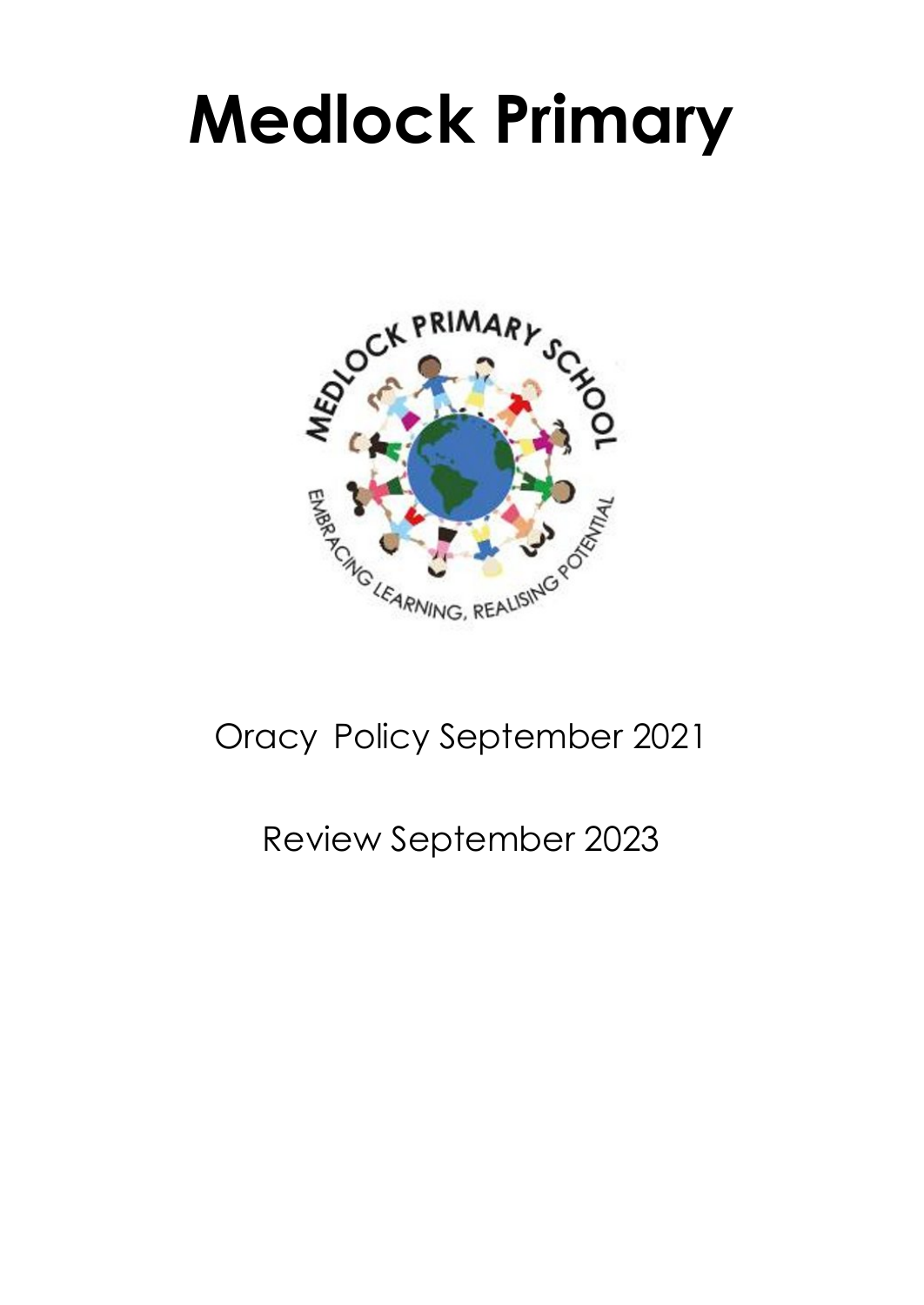#### Aims and Expectations.

At Medlock Primary School we believe that all children have the right to receive high quality teaching and learning and we will strive to provide this at all times. Quality first teaching is essential for children making progress (physically, socially and emotionally as well as academically) and where appropriate, interventions will be put in place to support children's individual needs. Communication: both with each other and with their parents is crucial to ensuring the same strategies are used and continued in all areas where learning takes place. Well planned lessons and high quality resources coupled with the before mentioned teaching and communication methods are imperative to ensuring children's next steps are built upon and therefore make as much progress as possible.

In all areas of the curriculum promoting oracy is at the heart of our teaching and learning. During all lessons and activities planned, there will be opportunities for children to verbally share their ideas with each other and the whole class / group, ask and answer questions and be encouraged to extend their responses. Although "spoken language" and speaking listening skills are in the English section of The National Curriculum, at Medlock, oracy has a place in all areas of the curriculum and should be a priority during all times of the day, not just during English lessons. Hence, why this policy is a stand alone and not part of the English policies.

We aim for all children to leave Medlock Primary School as confident speakers and conversationalists who can speak eloquently and clearly. We want all children to be able to give high quality answers and voice their opinions confidently and give reasons for their explanations.

# Talk Promise.

Each classroom should have a copy of the talk promise displayed, as well as other areas of the school where communication takes place. Each class teacher should go through the talk promise with their class at the start of the year as you would with all class expectations and then be referred to constantly, as you would with the school's expectations and displays which support learning. The Talk Promise is for all adults and children who work at and visit Medlock Primary to adhere to and underpins all forms of communication and strategies which follow in this policy.

- **● We will all join in because all ideas lead to learning.**
- **● We will show respectful listening towards the person speaking.**
- **● We will give each other time to think and respond.**
- **● We will speak clearly so everyone can be heard.**
- **● We will ask relevant questions because we want to learn more.**

# Talk Moves (from Topsy Page, 2017).

The Talk Moves support staff with how to help and encourage children to verbalise their ideas and extend their discussion points. Staff should start at Goal One and then move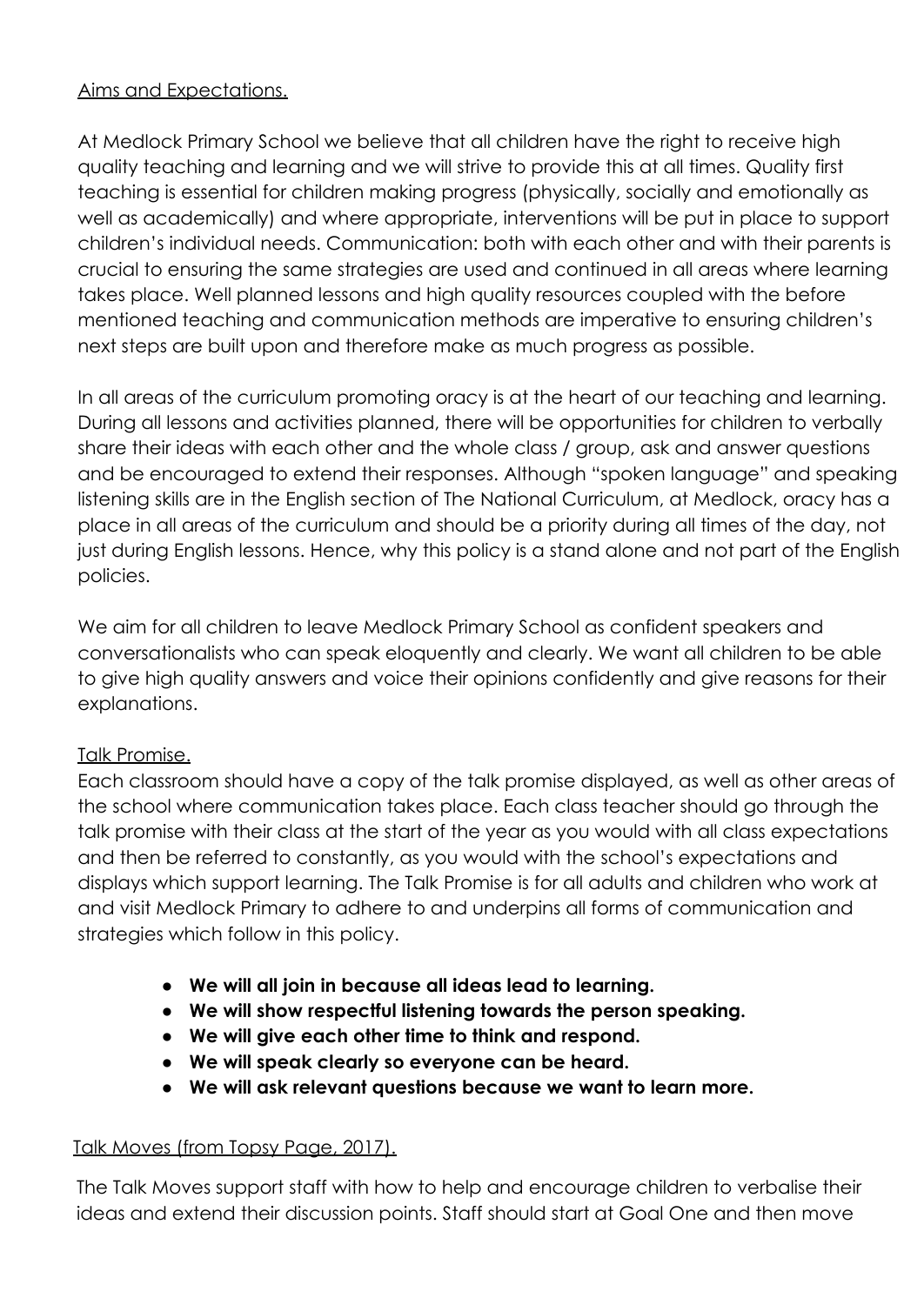through the moves at an appropriate rate for the ability and age of the children being taught.

#### **Goal One: Help individual children share, expand and clarify their own thinking.**

1. Time to think, partner talk, writing as think time, wait time.

2. Say More

"Go on..." "Tell me more" "Can you say a bit more about that?" "What do you mean by that?" "Can you give an example?"

3. So, Are You Saying...?:

"So, let me see if I've got what you're saying. Are you saying...?" (always leaving space for the original child to agree or disagree and say more)

#### **Goal Two: Help children listen carefully to each other.**

4. Who can rephrase or repeat?

"Who can repeat what Maya just said or put it into their own words?"

(after pair talk) "What did your partner say?".

# **Goal Three: Help children deepen their reasoning.**

5. Asking for evidence or reasoning

"How do you know?" "Why do you think that?" "What's your evidence?" "How did you arrive at that conclusion?"

6. Challenge or counterexample

"Does it always work that way?" "How does that idea fit with Mark's example?" "What if it had been a two digit number instead?

# **Goal Four: Help children think with others.**

7. Agree/Disagree and Why?

"Do you agree/disagree? (And why?)" "What do people think about what Cleo said?" "Does anyone want to respond to that idea?"

8. Add on

"Who can add onto the idea that Jamal is building?" "Can anyone take that suggestion and

push it a little further?"

9. Explaining what someone else means

"Who can explain what Aisha means when she says that?" "Who thinks they could explain why Sam came up with that answer?" "Why do you think he said that?"

# Talk Partners/ Threes.

In all lessons, children in all year groups should be given the opportunity to discuss opinions, ideas and answers in either "talk partners" or "talk threes". The purpose of this model is so children of varied abilities and from different backgrounds can share opinions and experiences. Teachers should plan the pairs/ groups which they put children in and think about who would benefit from talking to who, taking into consideration factors such as confidence, ability, background, speech and language issues, EAL and the range of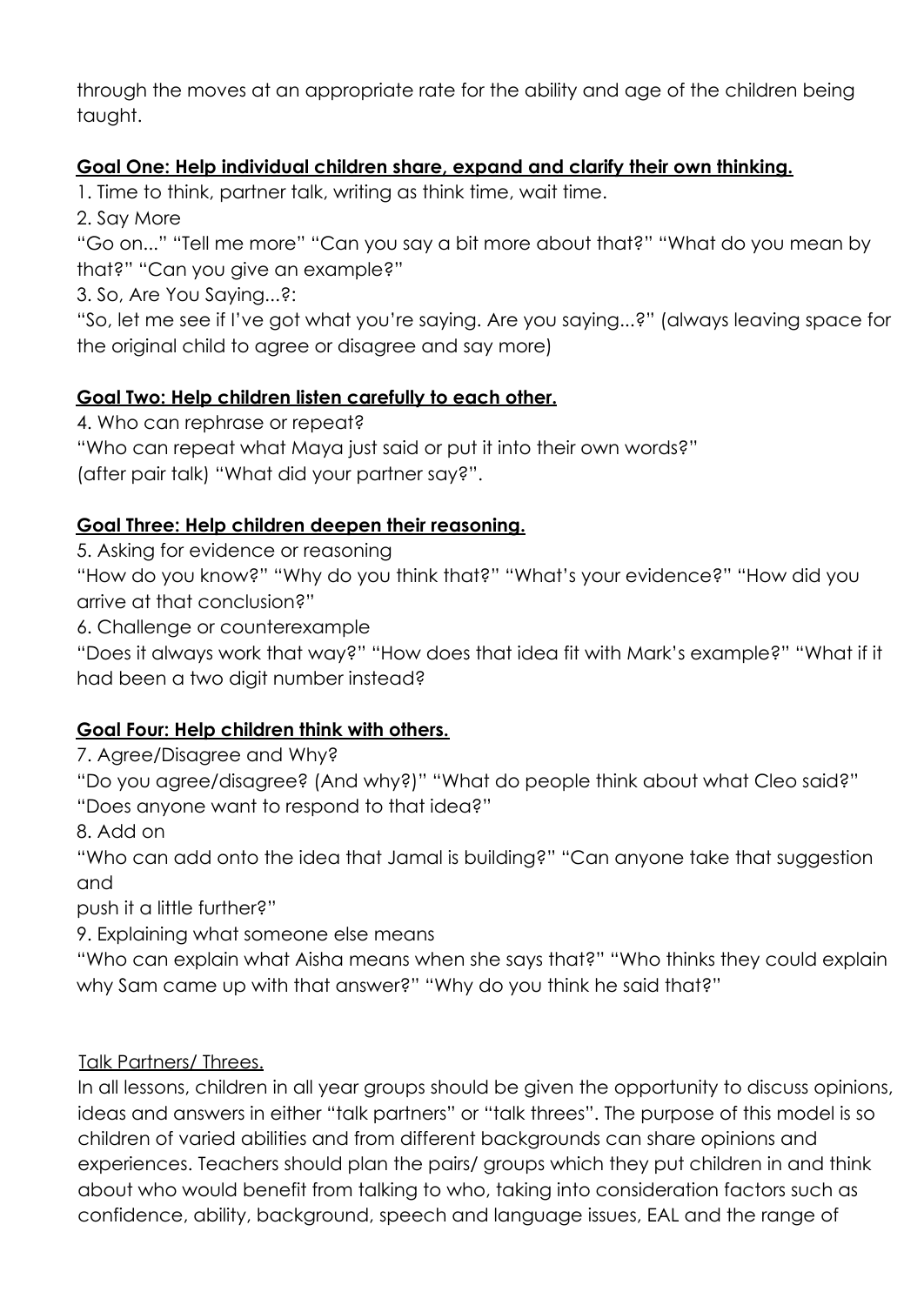experiences the children have outside of school. "Talk Threes" rather than "Talk Partners" often work well, so the situation of one child doing all of the talking doesn't arise. The groupings in talk partners/ threes should be changed at least once every half term so children get to work with new partners and gain a wider range of experience.

#### Seating Arrangements.

Teachers should plan their seating arrangements for both carpet spaces and at tables taking into consideration factors such as confidence, ability, background, speech and language issues, EAL and the range of experiences they have outside of school. In general, at Medlock Primary School we believe mixed ability groups work best so that children can learn from each other. However there are times when it is appropriate for teachers to seat children based on ability for a particular task or activity or after assessment when teaching a focused guided group, providing they can justify why they've made that decision. Carpet spaces and table seating arrangements should be swapped each half term so children get to work with new partners and gain a wider range of experience.

#### Speaking and Listening Activities.

Due to the wide range of backgrounds of our children, we have a vast range of abilities regarding speaking and listening skills. We have a huge number of children who find it difficult to share answers and opinions verbally and also a large number of children who are extremely confident in sharing their views but struggle to listen to others. As a result it is imperative that teachers plan for regular activities to promote confidence and positive speaking and listening skills. A method which has proved to have worked to tackle the issue of turn taking is to label the talk partners/ three as partners 1, 2 and 3 and for the teacher to specify which partner should be talking and who should be listening.

# Sentence Stems and Sentence Extensions.

All classes should have a range of sentence stems on display for children to use, which suit the age range being taught, EYFS may use pictures rather than written prompts. Teachers should spend time modelling and teaching each sentence stem before displaying it and refer back to them constantly. The 'Medlock Progression in Language Structures' document outlines the sentence structures to be taught in each year group including a range of language types. This should be followed to ensure progression throughout school and impact writing.

Staff should not accept one word answers from children, so if one is given, staff should encourage children to extend their answers by asking questions such as "Can you tell me more?" or "What else can you tell me about…?" or "What did you see to make you think that?". This is where staff should be using the Talk Prompts (mentioned earlier in the policy). Most of our children need staff to heavily model beginning sentences in different ways and extending them. Staff should also be modelling the Talk prompts and respectful language to each other at all times and in particular promoting it's okay to ask for and give support, for example "Miss Johnson, I think commitment might have a double m, shall we check it together in the dictionary to make sure?".